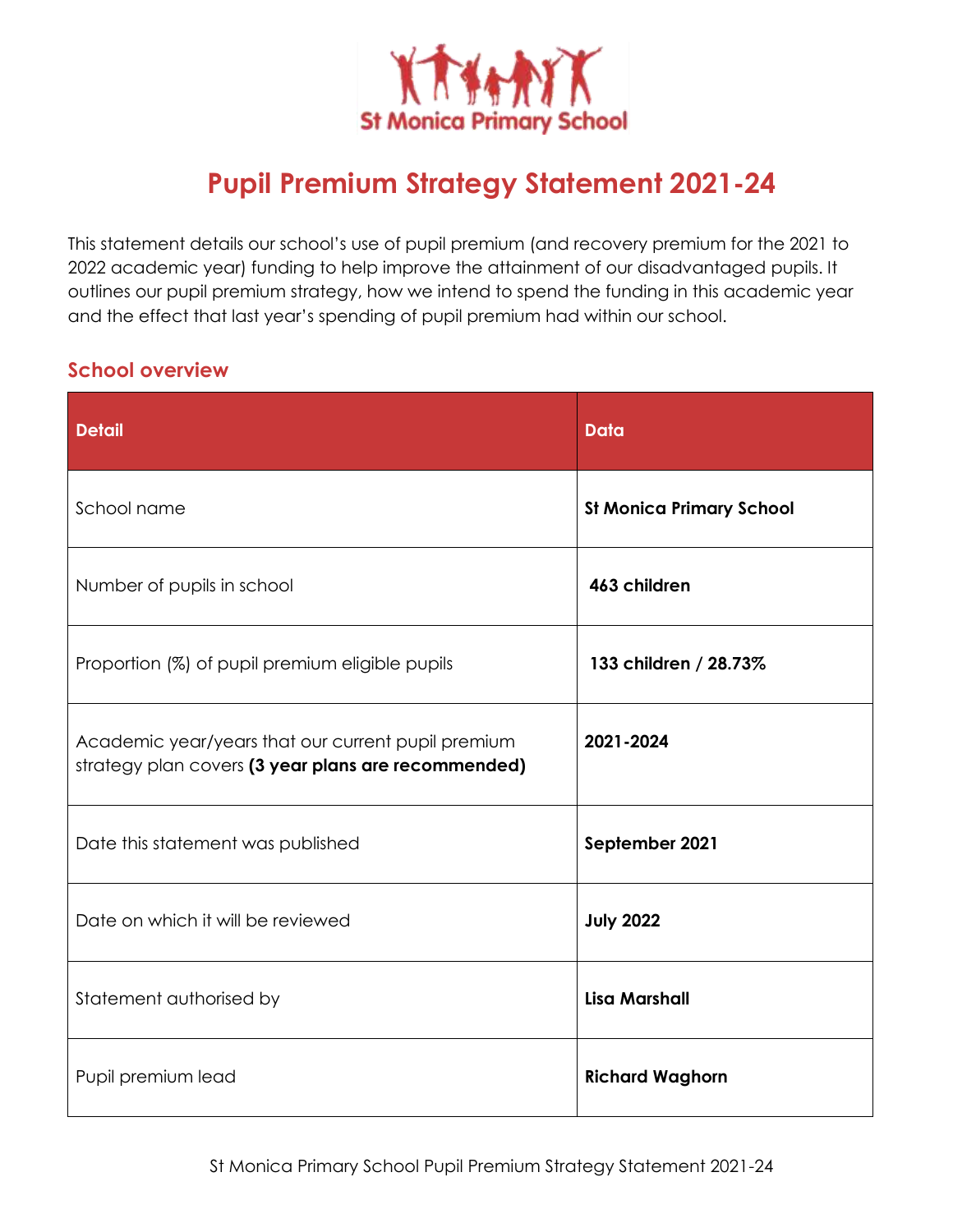#### **Funding overview**

| <b>Detail</b>                                                                                                                                                           | Amount             |
|-------------------------------------------------------------------------------------------------------------------------------------------------------------------------|--------------------|
| Pupil premium funding allocation this academic year                                                                                                                     | £168125            |
| Recovery premium funding allocation this academic year                                                                                                                  | $£6000$ (expected) |
| Pupil premium funding carried forward from previous years<br>(enter £0 if not applicable)                                                                               | £0                 |
| Total budget for this academic year<br>If your school is an academy in a trust that pools this funding,<br>state the amount available to your school this academic year | £174125            |

# **Part A: Pupil premium strategy plan**

#### **Statement of intent**

"Equity is not the same as equality. It means schools doing more for some children than others in order to create a more level playing field. Recognising that some children have a very narrow experience outside school and providing them with additional opportunities is an important step in ensuring that they can make the most of their educational opportunities. Disadvantaged 11-year olds will have done fewer of the activities than their better-off peers – and that is the way it will remain for these young people unless schools make additional opportunities available to them." Sir John Dunford – Pupil Premium Tsar.

St Monica Primary School serves a community that faces socioeconomic challenges. Children in receipt of Pupil Premium has doubled in the past academic year. This level creates some challenges as set out in this statement.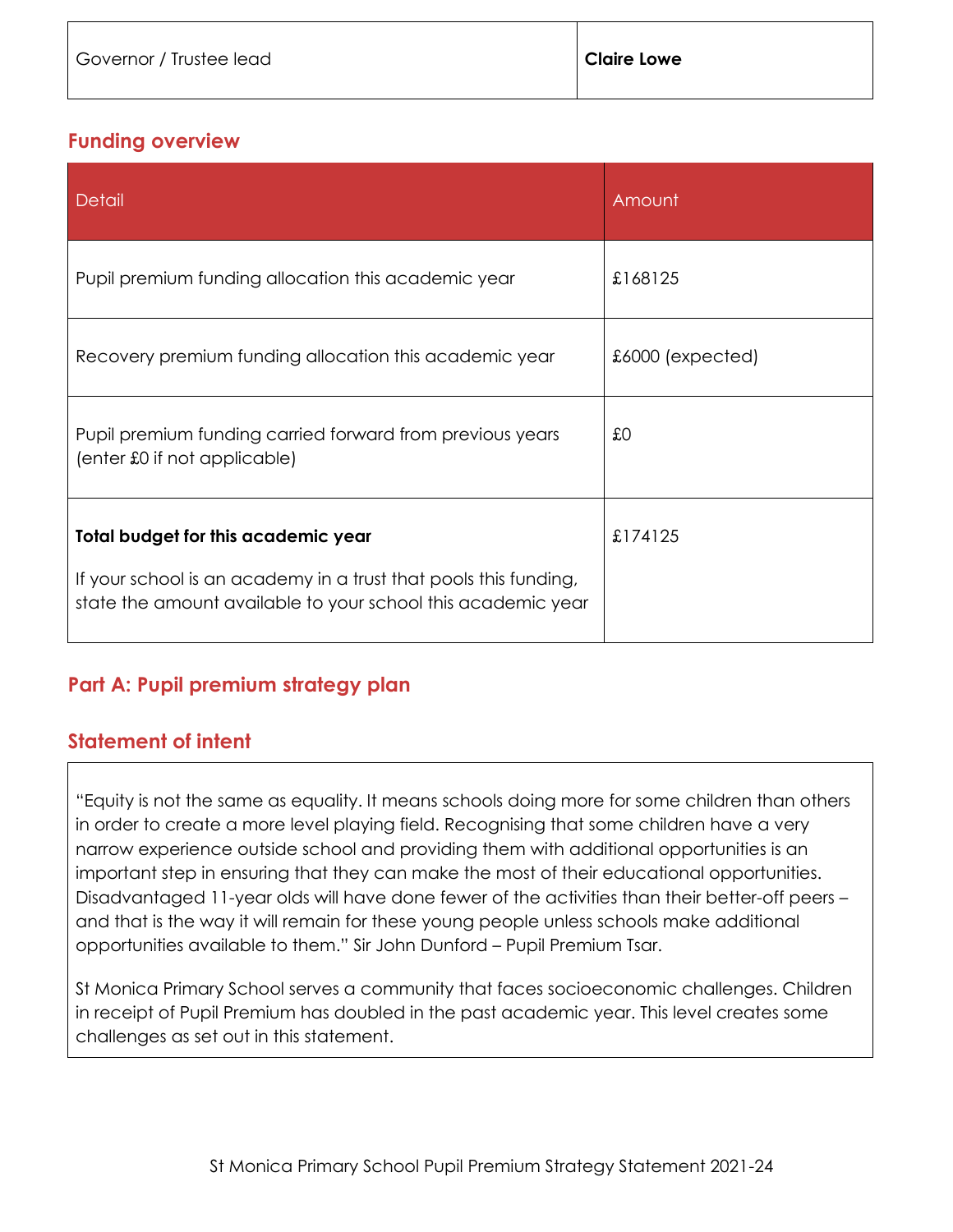The priority areas for spending are detailed below but these are by no means exhaustive, with funding also applied in supporting specific individuals requiring a bespoke plan. The details are accounted for within the Pupil Premium Financial Accounting System.

The current strategy statement is on the school website and is agreed annually by governors. As much as possible we try to personalise the use of resources, depending on the needs of each individual child. If there are groups of children who require similar support, we will endeavour to support them in the best possible way to ensure social and emotional and academic success each year. We ensure that teaching and learning opportunities meet the needs of all of the pupils. Appropriate provision is made for pupils who belong to vulnerable groups, this includes ensuring that the needs of socially disadvantaged pupils are adequately assessed. This is a long-term strategy in raising attainment.

#### **What are your ultimate objectives for your disadvantaged pupils?**

➢Reducing gaps in attainment and progress for disadvantaged children in reading, writing and maths. For every learner to leave school being literate and numerate.

➢ Making good progress from starting points (assessment, not assumptions)

➢ All staff will champion disadvantaged pupils and are clear about their relentless role in tackling disadvantage. A 'learning led' school culture will exist, rooted in relationships and expectations. A sense of belonging in the classroom.

➢ Ensuring all children have the cultural capital to learn - powerful knowledge, vocabulary and a tsunami of language in all subject

➢ Curriculum equity

# **Challenges**

This details the key challenges to achievement that we have identified among our disadvantaged pupils.

| <b>Challenge number Detail of challenge</b> |                                                                                            |
|---------------------------------------------|--------------------------------------------------------------------------------------------|
|                                             | Low speech & language & communication on entry to EYFS                                     |
| 2                                           | Cultural Capital - Poor knowledge & vocabulary                                             |
| 3                                           | Impact of Covid - Gaps in learning, missed essential experiences & mental<br>health issues |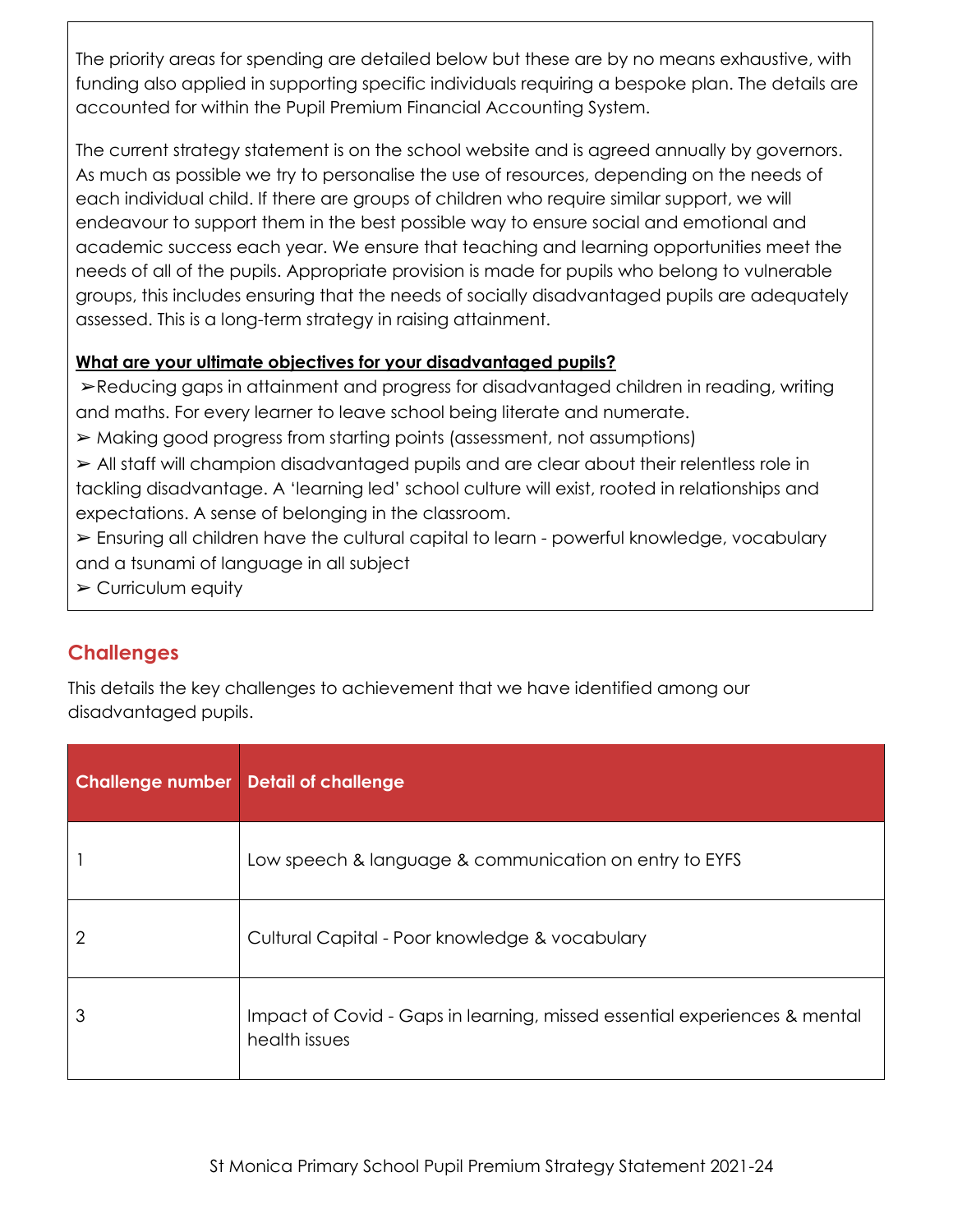| Historical poor teaching, learning & assessment |
|-------------------------------------------------|
| Vulnerable Families & deprivation               |

# **Intended outcomes**

This explains the outcomes we are aiming for **by the end of our current strategy plan**, and how we will measure whether they have been achieved.

| Aim                            | <b>Target</b>                                                     | <b>Success Criteria</b>                                                                                                                                                        | <b>Target date</b> |
|--------------------------------|-------------------------------------------------------------------|--------------------------------------------------------------------------------------------------------------------------------------------------------------------------------|--------------------|
| Progress in<br>Reading         | Achieve national average<br>progress scores in KS2 Reading<br>(0) | Disadvantaged children<br>$\bullet$<br>make rapid progress -<br>reading fluency<br>Improved SS for all children<br>All children & parents are<br>engaging with home reading    | <b>July 2022</b>   |
| Progress in<br>Writing         | Achieve national average<br>progress scores in KS2 Writing<br>(0) | Assessment enables in the<br>moment intervention<br>Additional rapid learning<br>$\bullet$<br>opportunity results in<br>immediate gains in writing, as<br>evidenced in books   | <b>July 2022</b>   |
| Progress in<br>Mathemati<br>CS | Achieve national average<br>progress scores in KS2 Maths (0)      | Improved fluency / arithmetic<br>Improved SS for all children<br>Disadvantaged gap<br>$\bullet$<br>diminished in mathematical<br>conceptual understanding<br>and language use. | <b>July 2022</b>   |
| Phonics                        | Achieve national average<br>expected standard in PSC              | Year 1 phonics screening<br>increased by 5%.                                                                                                                                   | <b>July 2022</b>   |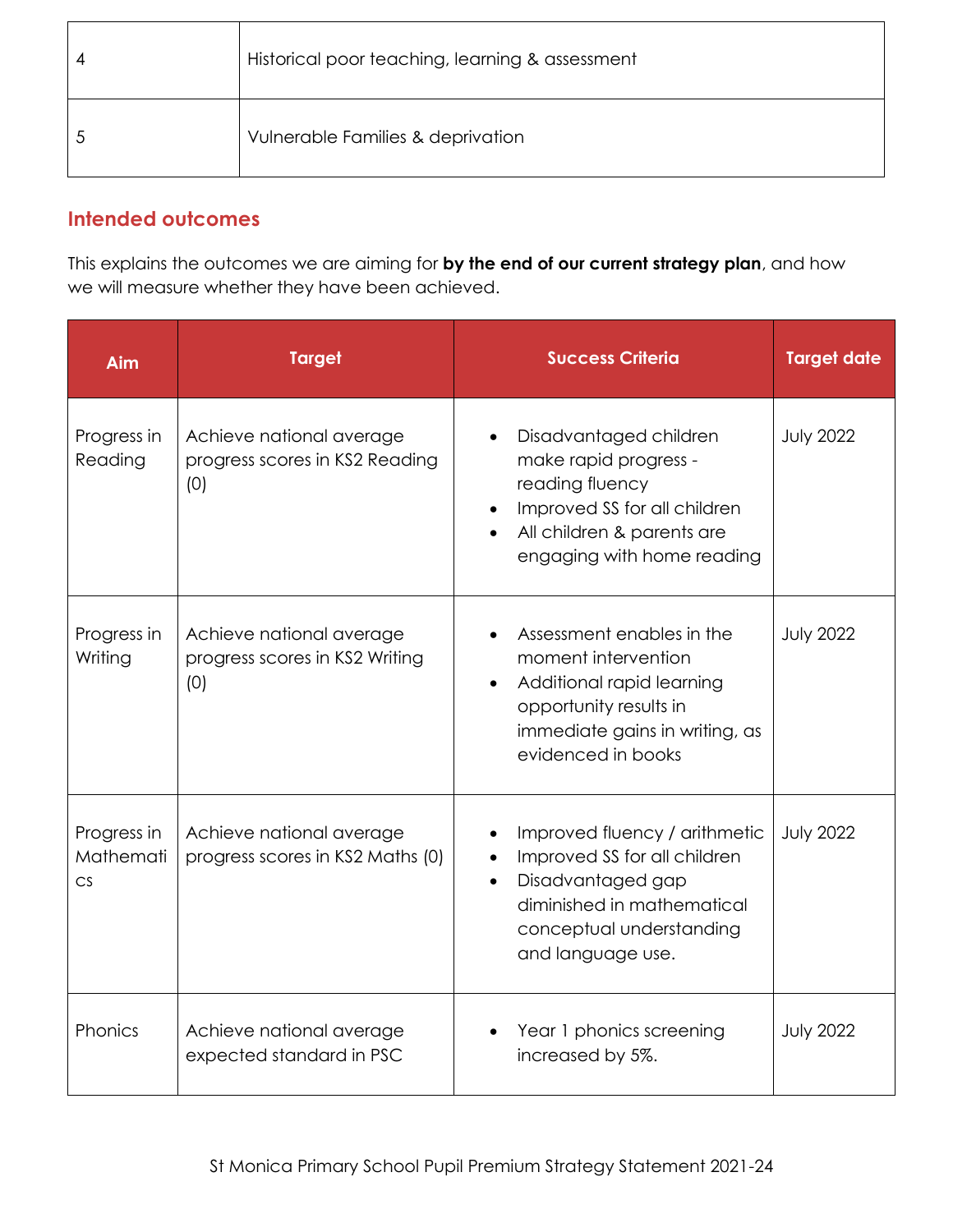|       |                                                              | Year 2 phonics screening<br>increased by 5%.<br>Diminish disadvantaged gap.<br>$\bullet$                                                                                                                                                                                                                                                                              |                  |
|-------|--------------------------------------------------------------|-----------------------------------------------------------------------------------------------------------------------------------------------------------------------------------------------------------------------------------------------------------------------------------------------------------------------------------------------------------------------|------------------|
| Other | Ensure attendance of<br>disadvantaged pupils is above<br>95% | The overall absence rate for<br>$\bullet$<br>all children being no more<br>than national and the<br>attendance gap between<br>disadvantaged and their<br>non-disadvantaged peers<br>shows a reduced rate as the<br>year progresses.<br>Percentage of all<br>$\bullet$<br>disadvantaged pupils who<br>are persistently absent is<br>reduced as the year<br>progresses. | <b>July 2022</b> |

### **Activity in this academic year**

This details how we intend to spend our pupil premium (and recovery premium funding) **this academic year** to address the challenges listed above.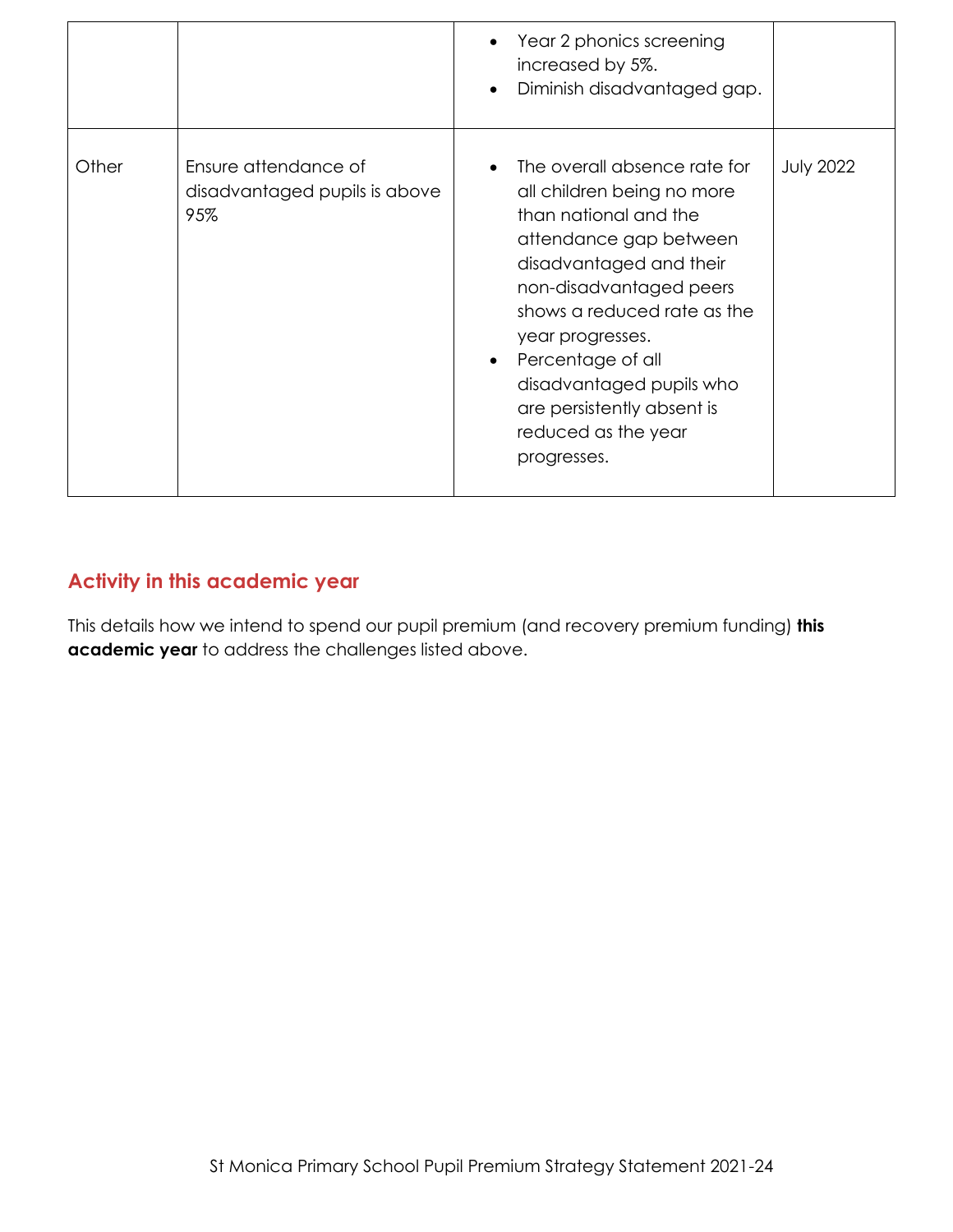# **Teaching (for example, CPD, recruitment and retention)**

Budgeted cost: £130000

| <b>Activity</b>                                                                                                     | <b>Evidence that supports this approach</b>                                                                                                                                                                               | <b>Challenge number(s)</b><br>addressed |
|---------------------------------------------------------------------------------------------------------------------|---------------------------------------------------------------------------------------------------------------------------------------------------------------------------------------------------------------------------|-----------------------------------------|
| Phonics training provided<br>by Springhill English Hub                                                              | EEF Phonics research document<br>+4months                                                                                                                                                                                 | $1 - 4$                                 |
| <b>HIAS English training</b>                                                                                        | EEF reading, comprehension & mastery<br>learning research documents<br>+5/6months                                                                                                                                         | $1 - 4$                                 |
| Every teacher a teacher of<br>SEND & Every leader a<br>leader of SEND - Support<br>from Springwell SEND<br>outreach | Utilising research based approach from<br>Springwell School (Outstanding Ofsted)                                                                                                                                          | $1 - 4$                                 |
| Research led maths<br>mastery & mastery in<br>curriculum areas                                                      | EEF mastery learning research<br>documents +5 months<br><b>NCETM</b> research                                                                                                                                             | $1 - 4$                                 |
| Peer coaching -ie live feed<br>back & marking                                                                       | EEF feedback learning research<br>documents +8 months                                                                                                                                                                     | $1 - 4$                                 |
| Curriculum development<br>group - making learning<br>stick                                                          | <b>Chartered College</b><br>Chris Quigly & Mark McDaniel                                                                                                                                                                  | $1 - 4$                                 |
| Developing Rich Dialogic<br>Talk                                                                                    | Bringing Words to Life (Beck et al., 2013)<br>Doug Lemov and colleagues' inspiring<br>book, Reading Reconsidered<br>Education Endowment Foundation (EEF)<br>on a project based at the University of<br>York Dialogic Talk | $1 - 4$                                 |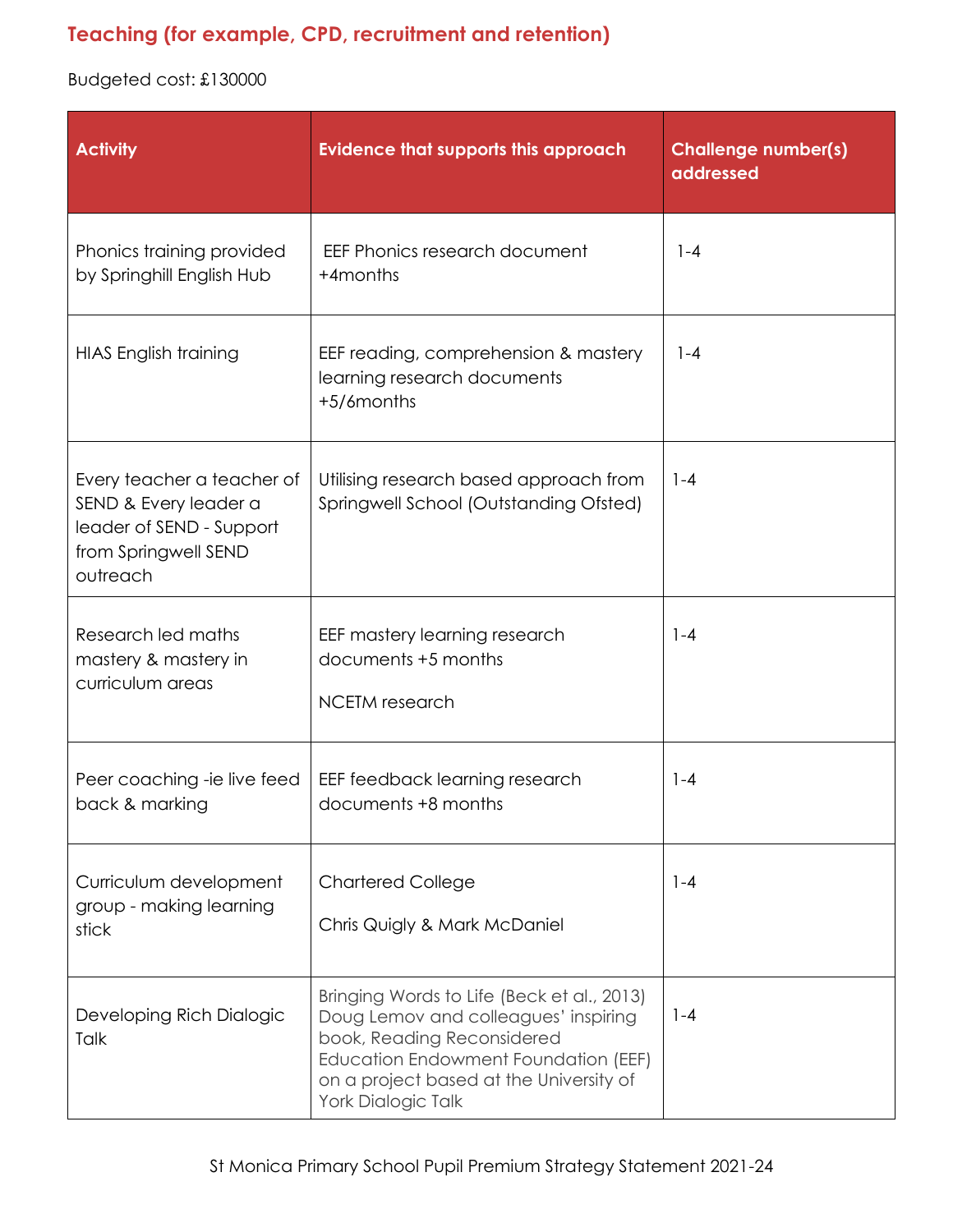|                                                             | <b>Towards Dialogic Teaching: Rethinking</b><br>Classroom Talk (Alexander, 2017, 2020) |     |
|-------------------------------------------------------------|----------------------------------------------------------------------------------------|-----|
| Subject leader<br>development - joint<br>working & training | <b>Chartered College</b><br>Chris Quigly & Mark McDaniel                               | 1-4 |

Provision to raise English & Maths progress and attainment, particularly phonics & reading across the school

# **Targeted academic support (for example, tutoring, one-to-one support structured interventions)**

Budgeted cost: £20000

| <b>Activity</b>                                                                                      | <b>Evidence that supports this approach</b>                              | <b>Challenge number(s)</b><br>addressed |
|------------------------------------------------------------------------------------------------------|--------------------------------------------------------------------------|-----------------------------------------|
| <b>Reading Fluency -</b><br><b>Hertfordshire Reading</b><br>Project, including<br>diagnostic testing | Hertfordshire Reading Project research<br>+9 months in reading ages      | 1, 2 & 3                                |
| 1:1 & small group reading                                                                            | EEF 1:1 & small group tuition learning<br>research documents +4/5 months | 1, 2 & 3                                |
| Live feedback & marking                                                                              | EEF feedback learning research<br>documents +8 months                    | $1 - 4$                                 |
| Daily Phonics interventions                                                                          | EEF Phonics research document<br>+4months                                | $1 - 4$                                 |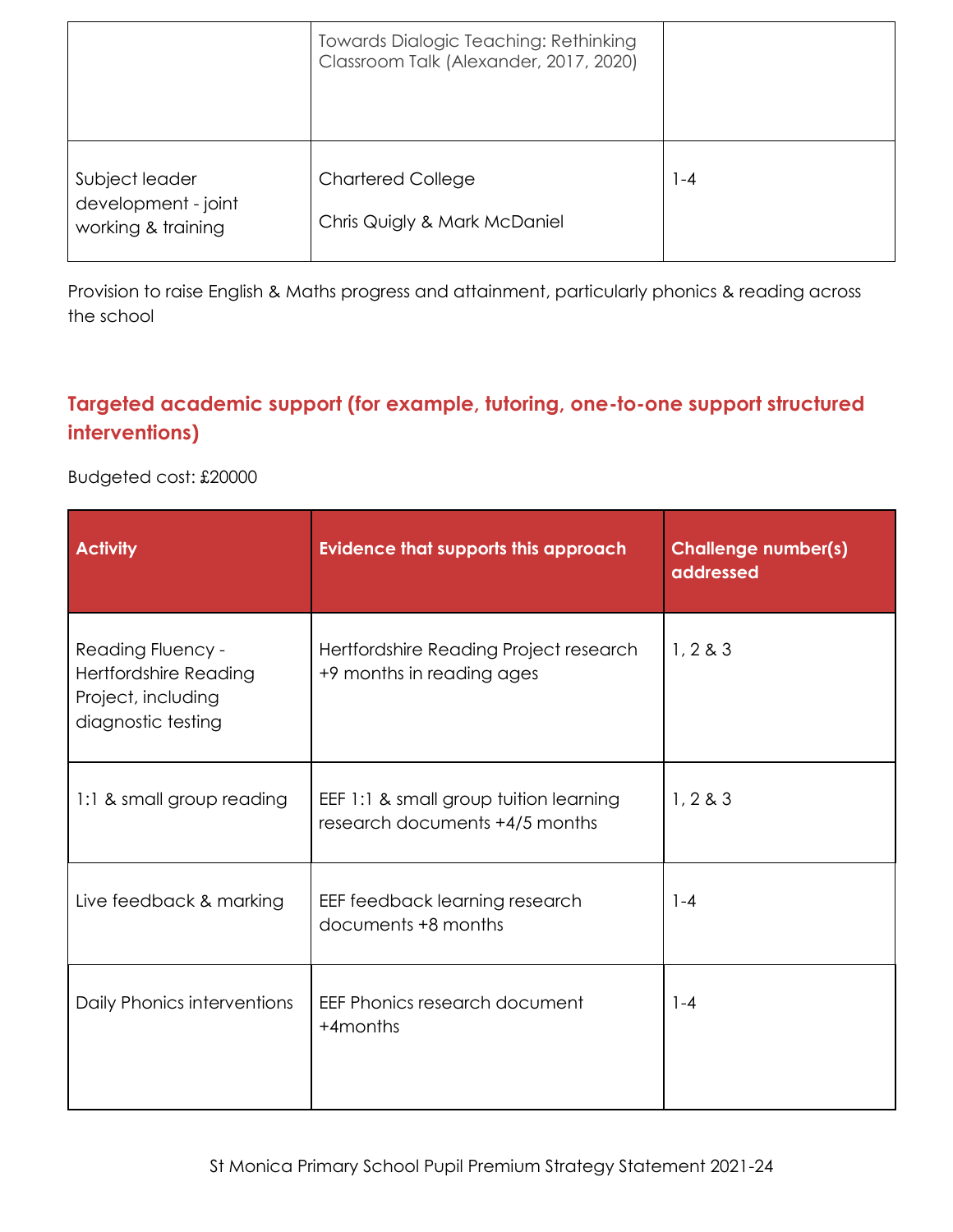| Toe by Toe                                          | EEF 1:1 tuition learning research<br>documents +5 months                 | $ -4$ |
|-----------------------------------------------------|--------------------------------------------------------------------------|-------|
| Pre teaching -ie<br>vocabulary & knowledge          | EEF 1:1 & small group tuition learning<br>research documents +4/5 months | 1-4   |
| Nelli Programme, including<br>diagnostic assessment | EEF oral language intervention research<br>documents +5 months           | 1-4   |

# **Wider strategies (for example, related to attendance, behaviour, wellbeing)**

### Budgeted cost: £26000

| <b>Activity</b>                                                     | Evidence that supports this approach                                                                                   | Challenge number(s)<br>addressed |
|---------------------------------------------------------------------|------------------------------------------------------------------------------------------------------------------------|----------------------------------|
| <b>Family Support / Welfare</b><br>Officer                          | EEF feedback parental engagement<br>research documents +3 months                                                       | 3 & 5                            |
| Develop & embed Positive<br>Behaviour school strategies<br>lead/PBS | EEF self regulation research documents<br>+7 months                                                                    | 3, 4 & 5                         |
| ELSA - Self esteem / Self<br>regulation                             | EEF self regulation research documents<br>+7 months<br>EEF social & emotional learning research<br>documents +4 months | 3 & 5                            |
| Nurture /Thrive                                                     | EEF self regulation research documents<br>+7 months<br>EEF social & emotional learning research<br>documents +4 months | 3 & 5                            |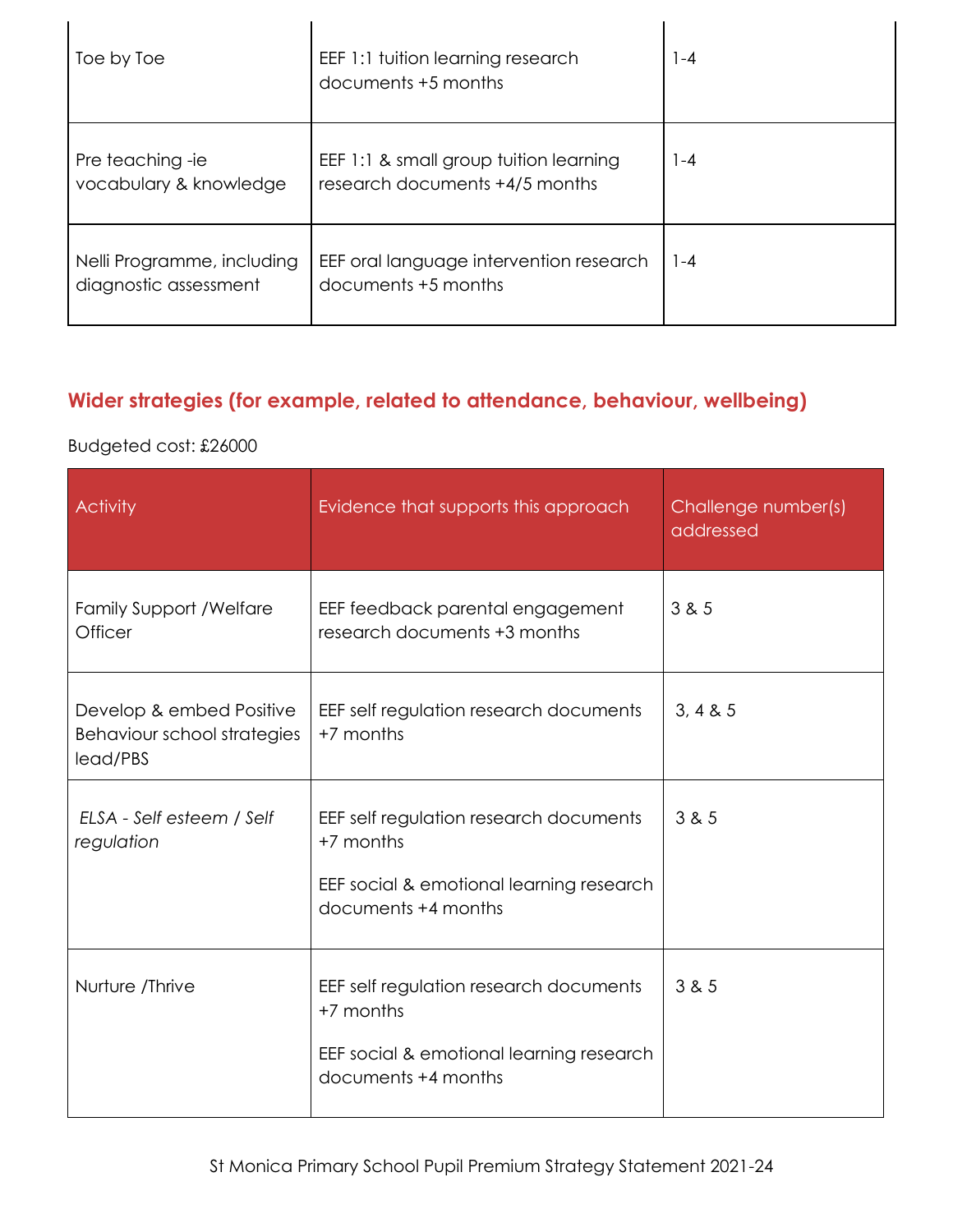| Talk about groups &<br>resources  | EEF oral language intervention research<br>documents +5 months                                                         | $1 - 4$        |
|-----------------------------------|------------------------------------------------------------------------------------------------------------------------|----------------|
| <b>Mental Health advocates</b>    | EEF self regulation research documents<br>+7 months<br>EEF social & emotional learning research<br>documents +4 months | 3 & 5          |
| Autism friendly school            | EEF self regulation research documents<br>+7 months<br>EEF social & emotional learning research<br>documents +4 months | 3 & 5          |
| Breakfast & after school<br>clubs | Maslow's Hierarchy of physiological<br>need                                                                            | 5              |
| EP support & funding              | Essential to support EHCP process &<br>needs of children - SEND register                                               | 1, 2, 3 & 4    |
| <b>EWO</b>                        | EEF parental engagement learning<br>research documents +3 months                                                       | $1 - 5$        |
| Young Gentleman's<br>Project      | EEF self regulation research documents<br>+7 months<br>EEF social & emotional learning research<br>documents +4 months | 3 & 5          |
| Sports coaches                    | EEF sports participation research<br>documents +2 months                                                               | $\overline{2}$ |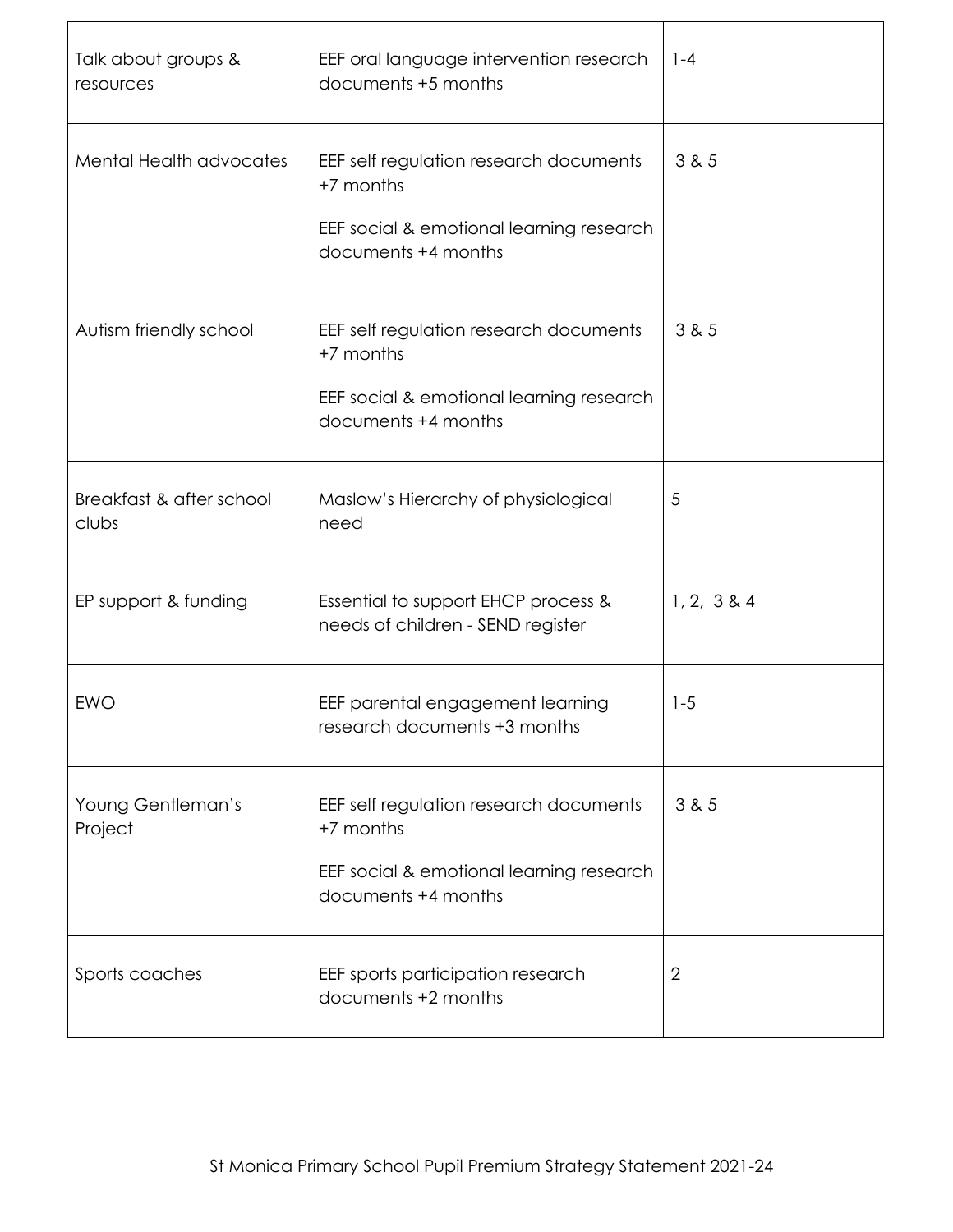| Food parcels & school<br>uniform                                                                      | EEF parental engagement in learning<br>research documents +3 months | $1 - 5$  |
|-------------------------------------------------------------------------------------------------------|---------------------------------------------------------------------|----------|
| Peripatetic music for all                                                                             | Extensive research shows positive<br>impact on health & well being  | $3 - 5$  |
| Educational visits/visitors &<br>residential (cultural capital,<br>vocabulary, powerful<br>knowledge) | EEF outdoor adventure learning<br>research documents +3 months      | 2, 4 & 5 |

### **Total budgeted cost: £176000**

### **Part B: Review of outcomes in the previous academic year**

### **Pupil premium strategy outcomes**

This details the impact that our pupil premium activity had on pupils in the 2021 to 2022 academic year.

Our internal assessments during 2020/21 suggests that the performance of all children, particularly those with a disadvantage, was lower than in the previous year in key areas of the curriculum. This is despite identified children being in attendance as a priority group during the pandemic.

We have therefore re written a new three-year-strategy to take current findings into account. Our assessment of the reasons for these outcomes points primarily to Covid-19 impact, which disrupted all our subject areas to varying degrees. As evidenced in schools across the country, school closure was most detrimental to our disadvantaged pupils, and they were not able to benefit from our pupil premium funded improvements to teaching and targeted interventions to the degree we had intended.

The impact was mitigated by our resolution to maintain a high quality curriculum, including during periods of partial closure, which was aided by use of online resources such as those provided by Letters and Sounds, White Rose Mastery Mathematics videos and materials and The Oak Academy.

Our assessments and observations indicated that pupil behaviour, wellbeing and mental health were impacted last year, primarily due to COVID-19-related issues. This was particularly acute for disadvantaged pupils. We used pupil premium funding to provide wellbeing support for all pupils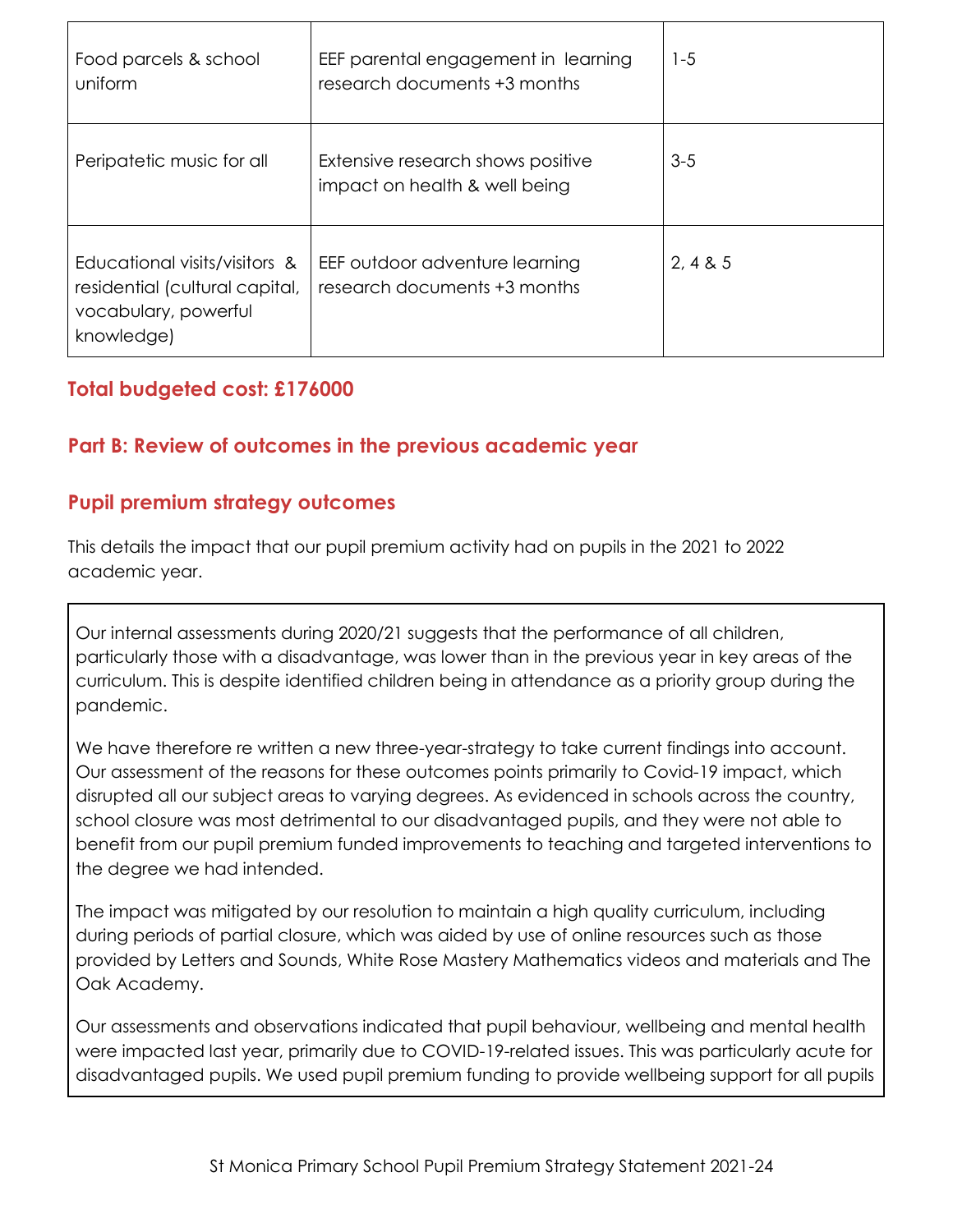and their parents and targeted interventions where required. We are building on that approach through a renewed focus on our values and learning behaviours.

Following the pandemic, cultural capital including powerful knowledge, vocabulary and high level of oracy remains a priority

## **Further information**

Since October 2019 on receiving an Inadequate Ofsted judgement we have:

- Enhanced our senior leadership team New Executive Headteacher joined our school September 2020
- School is on a journey developing teaching & learning
- Introduced new curriculum (every subject) September 2020
- Developed our curriculum intent as a whole school community
- Carefully constructed long term curriculum maps & progression of skills. All subjects beginning to have cohesive learning journeys with clear end points. Our curriculum approach is to give children the key vocabulary, knowledge & skills in each subject to then apply/master in different contexts
- Enabled subject leaders to begin to drive their subject through ongoing quality CPD, working with other trust subject leads & supporting them to drive & champion their subject
- Developed children's use of vocabulary through research, CPD and the identification of key vocabulary in all subjects (tier 3)
- Worked on bridging the cultural capital gap of both vocabulary & knowledge in all subjects eg. before starting a text giving children the key knowledge and the words to access the text confidently
- Been on a journey of developing maths mastery as a school through extensive NCETM training & resourcing. We focus on mathematical vocabulary, stem sentencing, using resources/manipulatives, practice and reasoning & problem solving
- Developed an English Curriculum that is based on quality texts to develop both reading and writing skills in a meaningful way. English development has been in conjunction with HIAS English Inspector
- Improved provision for SEND learners including training for all staff Every teacher/staff member is a leader of SEND. Training was delivered through Springwell SEND Teaching School
- Developed a rigorous approach to Early Reading through working with experts from Springhill English Hub

We recognise that our curriculum will never be 'finished' as different cohorts join our school community our disadvantaged children may have different needs and gaps. Therefore, it is always going to be adapted to meet the needs of all learners so that each and every child can 'succeed'.